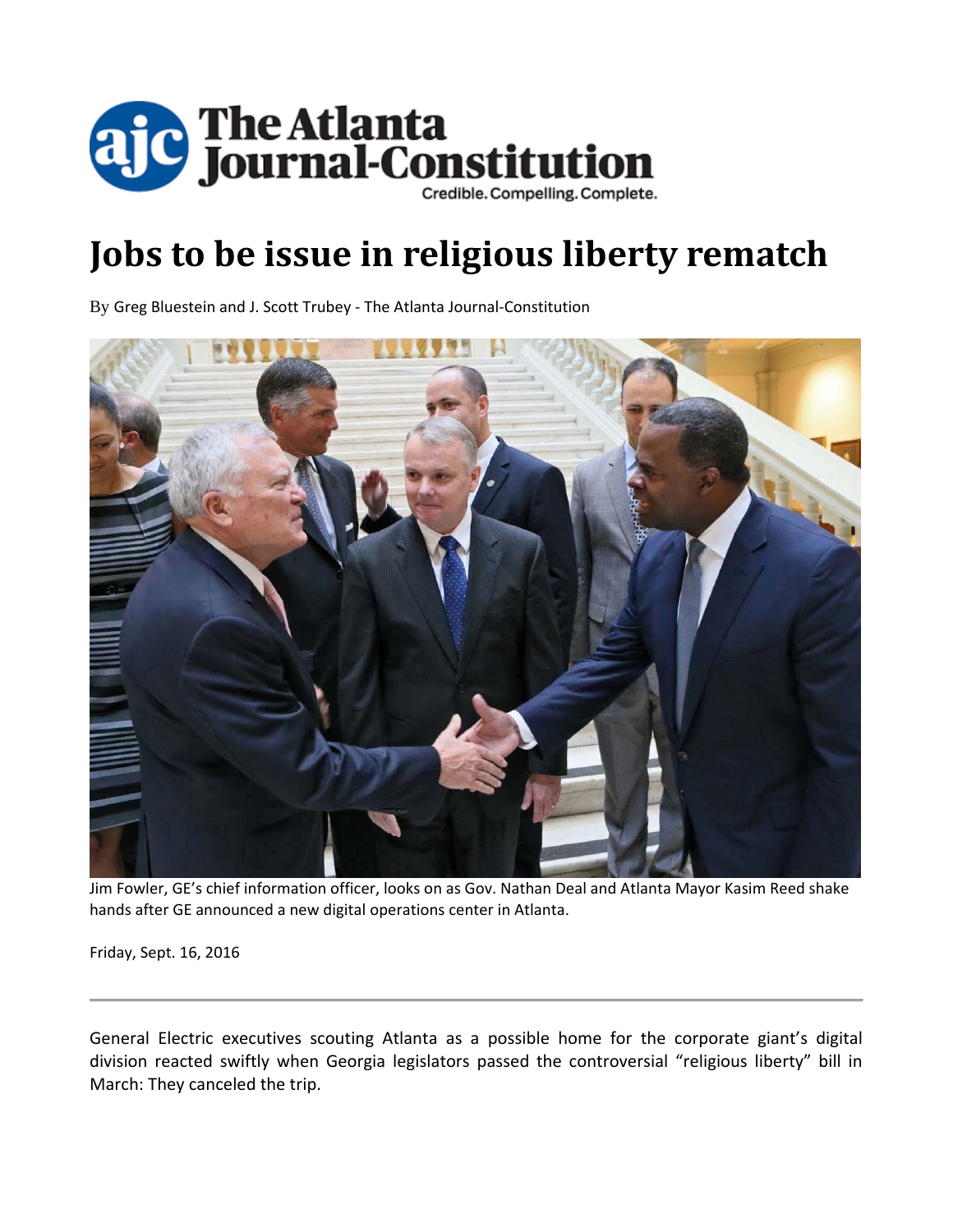When Gov. Nathan Deal vetoed the measure days later, however, GE re-engaged. About the same time, North Carolina, a top rival for the deal, moved in the other direction by enacting a "bathroom bill" that swamped the Tar Heel State in controversy.

"We would be hard‐pressed to set up operations any place that discriminated on any basis," Jim Fowler, GE's chief information officer, told WABE the day the Atlanta move was announced. "The fact that the governor vetoed the bill  $-$  the fact that's not an issue here  $-$  is definitely pertinent in us putting a location here."

The GE win, along with other jobs announcements in the months since his veto, give the Deal administration and its allies new ammunition in what's expected to be a bitter rematch over a religious liberty bill this winter.

A renewed debate will return Georgia to the international spotlight, business leaders and gay rights groups say, putting the state at risk of losing jobs, facing boycotts and tarnishing a reputation as a tolerant Southern state.



The measure's most ardent supporters vow to counter in force, backed by a groundswell of support from conservative factions. They say talk of economic blowback is overhyped, and are preparing a grassroots legion of evangelical backers to fight back. The prospect has already opened a new phase in the familiar battle over the bill, which supporters say better protects the faithful from government intrusion into their sacred rights, but which critics deride as a

Atlanta Mayor Kasim Reed gets a pat on the back from Terrence Hahn, Honeywell home and building solutions president and CEO, as Gov. Nathan Deal looks on.

thinly‐veiled attempt to discriminate against gays, lesbians and transgender people.

Since Deal's veto, Georgia also won head‐to‐head competitions with North Carolina for blue chip prizes from Adidas and, just last week, a division headquarters and global software hub by industrial giant Honeywell. Combined, GE, Adidas and Honeywell plan to create more than 1,200 high‐paying tech jobs. Deal's allies point to his veto as a key factor.

Atlanta Mayor Kasim Reed, in a July interview, and three other people with direct knowledge described the sequence surrounding GE's decision. The digital hub of the No. 11 company on the Fortune 500 list was a highly prized economic development deal.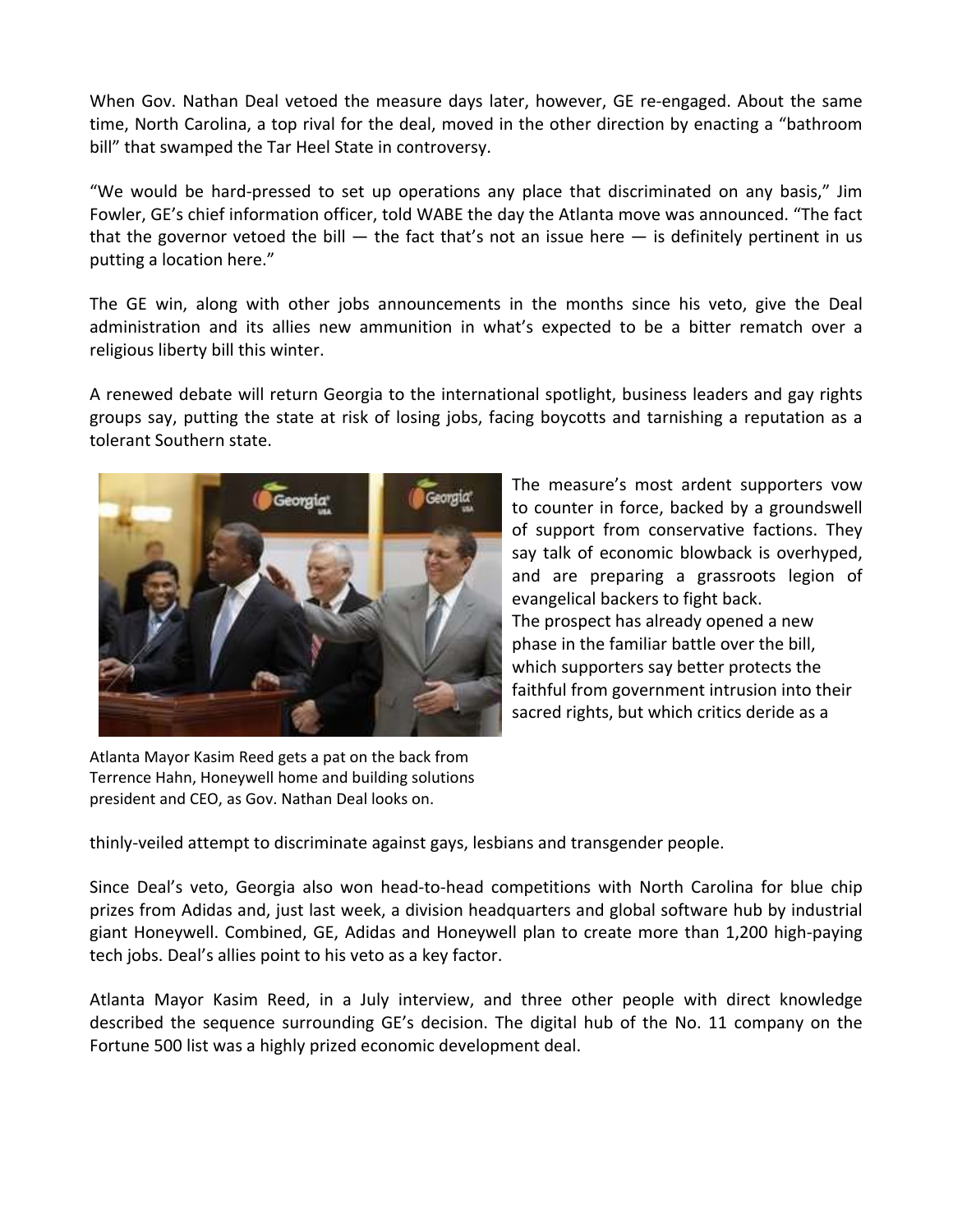"I know that the GE Digital decision and the Honeywell decision were largely driven by our state's forward‐looking attitude," Atlanta Mayor Kasim Reed said Monday, crediting Deal for his veto. "That's been conveyed to me by individuals at the highest levels of both organizations."

State Sen. Josh McKoon, R‐Columbus, a leader of the push for religious liberty legislation, dismissed the veto of HB 757 as a deciding factor in major jobs announcements. He said the bill was misrepresented as discriminatory and included protections previously sought by the business and pro‐LGBT community.

Opponents of religious liberty bills, he said, "are desperate to get something in print to say there's a positive economic impact to squelching people of faith."

He said numerous members of the General Assembly are preparing new religious liberty measures, though McKoon said he is unsure if he will author his own or co‐sponsor bills by colleagues.

McKoon also said the media has sensationalized fallout in North Carolina, including recent decisions by the NBA, NCAA and ACC to move marquee events from the state because of its law barring transgender people from using public bathrooms for the sex they identify as.

He and others noted job gains in Florida, Texas and other states with "religious liberty" statutes in the books**.**

"I think it's absurd to suggest anyone is making a multi‐million dollar decision based on Deal vetoing an innocuous piece of legislation," McKoon said.

#### **Mirror images**

Georgia and North Carolina have similar sized work forces and each has about 10 million residents.

North Carolina Department of Commerce spokeswoman Kim Genardo scoffed at any suggestion her state's bathroom law stunted growth, saying "North Carolina's economic development pipeline is certainly full."

North Carolina's jobless rate, 4.7 percent in July, remains lower than Georgia's figure, which ticked down to 4.9 percent in August.

Georgia added 116,000 jobs in the 12 months ended in July, compared to 94,000 in North Carolina in that time, according to Bureau of Labor Statistics data, though how much political factors contributed is impossible to know. From April through July, Georgia added 25,700 public and private sector jobs, while North Carolina performed slightly better in the face of controversy with 30,100.

House Minority Leader Stacey Abrams, D‐Atlanta, said opponents of a new religious liberty bill will continue to fight on economic as well as moral grounds to keep the issue from "becoming a national embarrassment."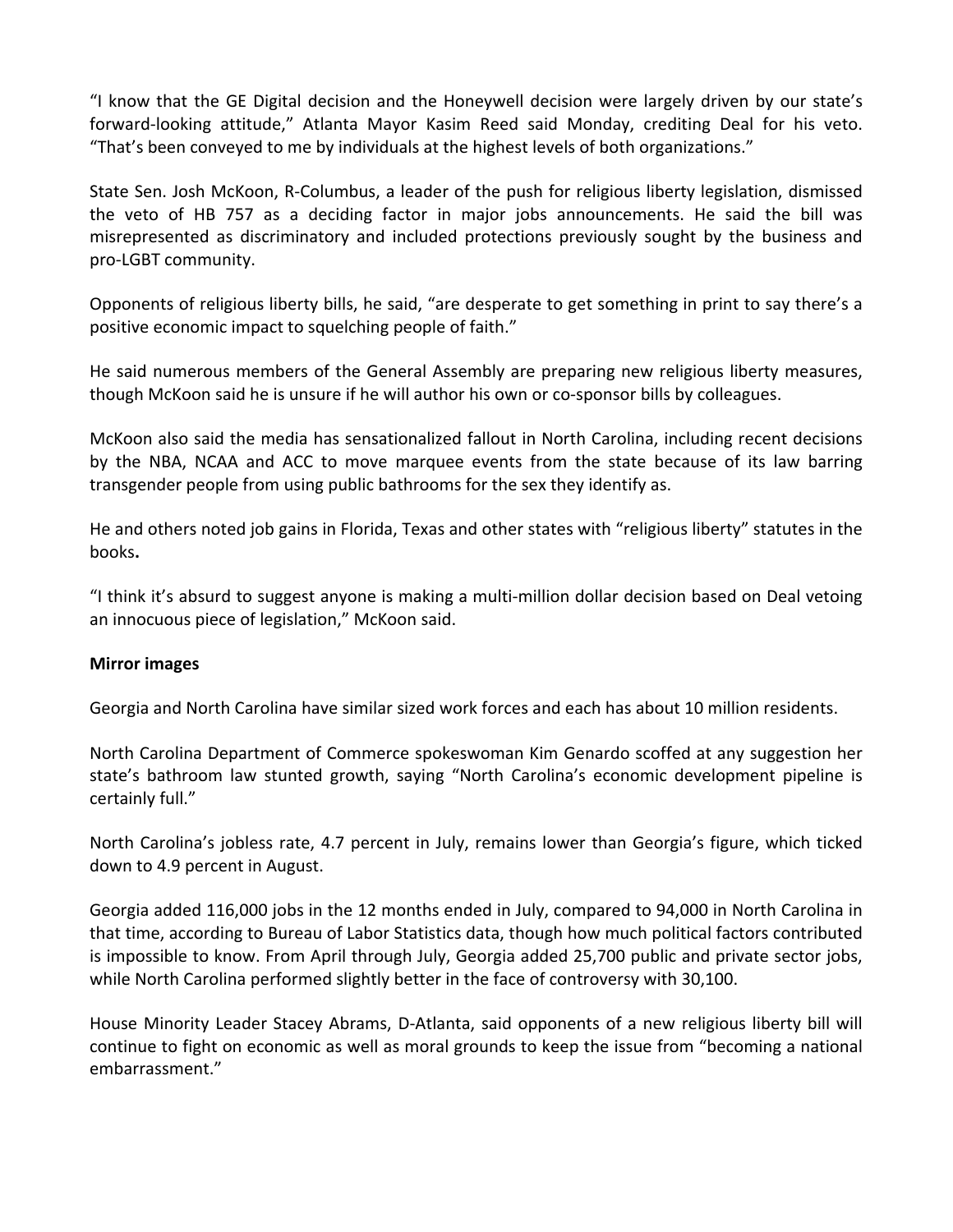"No one committed to economic opportunity would willingly sacrifice our growth for the sake of unnecessary legislation that would enshrine discrimination into law under the guise of religion," she said. "Our nation's 1st Amendment and Georgia's constitution provide the protections sought."

Hala Moddelmog, CEO of the Metro Atlanta Chamber, which adamantly opposed HB 757, said her organization will again make fighting the legislation a top priority. She said it threatens Georgia's economic future.

The bill mattered to companies seeking to recruit and retain top talent, she said. Executives must convince workers Georgia is a welcoming place, and the state's recruitment pipeline has only grown stronger since the veto, Moddelmog said.

"The data are indicating that being non‐discriminatory is positive for business, families, [attracting] talent and everything that we are fighting for here," Moddelmog said.

A coalition of top businesses, including Delta Air Lines, Home Depot and UPS, formed a group called Georgia Prospers that fought last year's bill and will likely work against a renewal.

Georgia Chamber CEO Chris Clark echoed Abrams' contention that religious protections already exist. "It's time to move on and focus on continuing to ensure Georgia remains the No. 1 state in the nation to do business," he said.

# **'An egregious hit'**

Georgia's growth industries have been technology, film and entertainment, sectors with work forces that tend to be more socially moderate.

North Carolina lost a planned PayPal tech center in Charlotte, the NBA relocated its 2017 All‐Star game once planned for Charlotte, and Georgia could be in the hunt to pick up NCAA and ACC championship games and tournaments being moved out of North Carolina for the 2016‐17 seasons.

Georgia, Reed said, has avoided such pain "because we are remaining a pro‐business state that lives our values of openness and inclusiveness and that's where the country is going. … If you are in businesses that rely on Millennials as [your] future sources of employment you cannot be a state that aggressively seeks to discriminate against people."

John Boyd, a site selection consultant with the Boyd Co. in New Jersey, said the North Carolina bill has been "an egregious hit to their branding." The damage will linger unless the state acts to amend the law, he said.

"Our companies want to hire the best and brightest … and they want to hire them in the setting where they feel most comfortable," he said.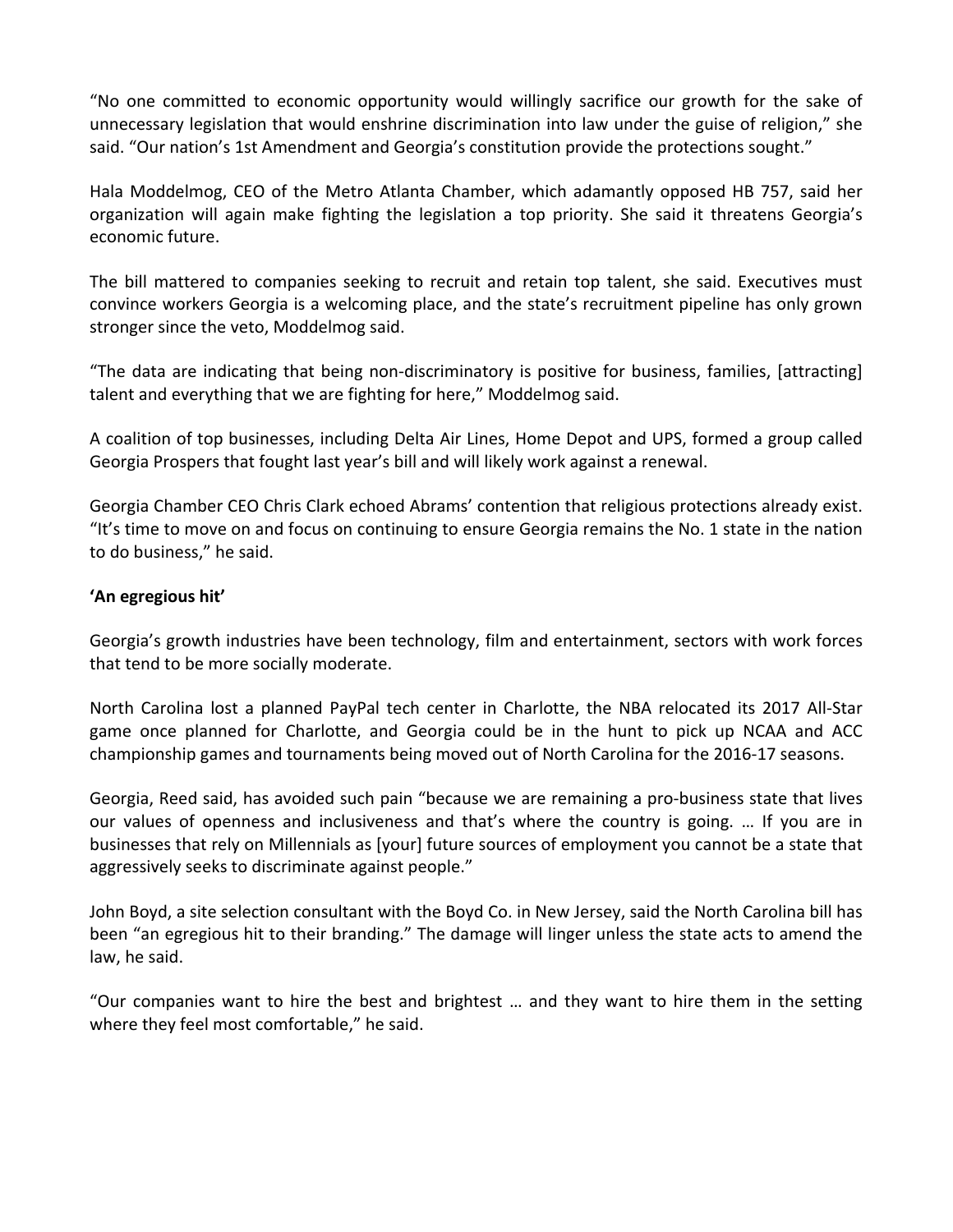## **'Be willing to minister'**

The governor infuriated many in the Republican base when he vetoed the measure, and his decision was rebuked by grassroots Republicans at meetings across the state.

The lasting protection of religious rights, supporters say, will far outweigh any short‐term economic pain. They want supporters to come armed with religious justification to combat the financial fallout.

David Benham, an evangelical leader, told GOP activists at the Republican convention in Cleveland that Deal was "absolutely bullied" by the opposition. But he blamed religious leaders, who he said "need to get behind these governors, these sponsors, so they don't collapse."

J. Robert White, executive director of the Georgia Baptist Convention, recently called for 200 Baptist pastors to volunteer to "be willing to minister" to local lawmakers to bolster the religious right's ties with the legislative branch.

And Tanya Ditty, who leads the Georgia chapter of the Concerned Women for America, said her group will argue next year that lawmakers should fear "tossing away an opportunity to make Georgia the premier state in which to live" by buckling to threats of boycotts and economic fallout.

Deal's top aide, Chris Riley, said the jobs added since Deal's veto represents more than \$2.6 billion in investment, which he said "reflect a state moving in the right direction."

And Deal sent a not‐so‐subtle message to GOP officials when he told an August meeting of Republican House lawmakers that North Carolina has suffered a 3.8 percent loss in private sector jobs, according to data at the time, while Georgia added 2.6 percent more private sector gigs.

"And that's all I will say about that," Deal told the lawmakers.

Supporters of the legislation, meanwhile, already have one eye on the next round of elections. The issue could become a litmus test in the race to replace Deal in two years.

"That will be the debate in 2018," McKoon said.

#### **A Georgia‐North Carolina jobs rivalry:**

— Georgia and North Carolina each have about 10 million residents and similar‐sized workforces.

— North Carolina's unemployment rate was 4.7 percent in July, the most recent data available, slightly better than Georgia's 4.9 percent jobless figure in August.

— Georgia added 116,000 jobs in the 12 months ended in July, compared to 94,000 in North Carolina in that time, according to federal data.